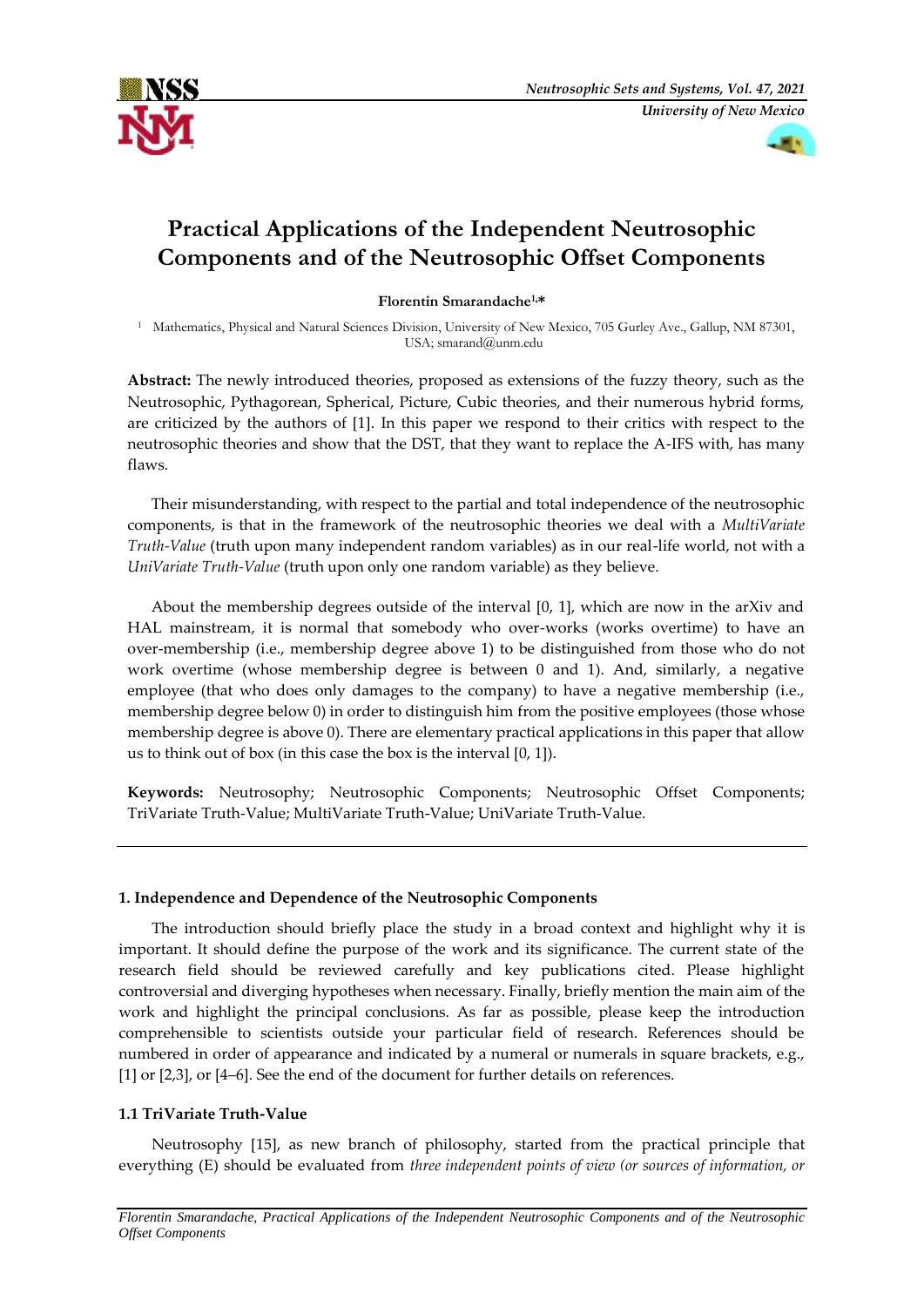*random variables*): two opposite ones (positive and negative), and a third one the neutral in between them, for a fear evaluation. Thus, a neutrosophic triplet has been constructed, <positive, neutral, negative>, for studying especially contrary philosophical concepts, ideas, and schools. Therefore, one deals with a TriVariate Truth-Value because one uses three independent random variables (sources of information): one that presents the degree of positive side of E, another that presents the degree of negative side of E, and a third one that presents the degree of neutral (indeterminate) side of E.

That's what happens in our everyday life, and the most known one is in the court of law (defender, persecutor, jury). Also, everything has good, bad, and common features.

{Surely, more generally, everything may be evaluated from *n* points of view (*n* random variables, or *n* sources of information), for any integer  $2 \le n \le \infty$ , as such dealing with a *MultiVariate Truth-Value*, where the random variables may have degrees of positiveness, or negativeness, or neutrality (indeterminacy), but this case falls under the Refined Neutrosophic Logic [13], or under the Plithogenic Logic as generalization of MultiValued Logic [14], or under the Plithogenic Probability & Statistics as generalizations of MultiVariate Probability & Statistics [30], which are different stories.}

For example, in general you are evaluated by a friend in a positive way, by an enemy in a negative way, and by a neutral person in a neutral way.

Surely, in the Refined Neutrosophic Set and Logic and Probability , you may be evaluated by many friends in positive ways, and by many enemies in negative ways, and by many neutral persons in neutral ways. That's life, as in neutrosophy.

This ThreeVariate way of thinking (neutrosophic evaluation) was transferred to the scientific disciplines that resulted from neutrosophy:

Neutrosophic Set (degree of membership, degree of indeterminate-membership, degree of nonmembership);

Neutrosophic Logic (degree of truth (T), degree of indeterminate-truth (I), degree of falsehood  $(F))$ ;

Neutrosophic Probability (chance of an event to occur, indeterminate-chance of the event to occur or not, chance of the event not to occur); etc.

For simplicity, we preferred to use the descriptive notation (T, I, F) for all neutrosophic triplets. Let's consider the single-valued neutrosophic components, where all  $T, I, F \in [0,1]$ .

Depending on each application, in the neutrosophic theories one may encounter three (or more) possibilities:

- a. UniVariate Truth-Value, when only one source assigns values to the neutrosophic components, and thus the neutrosophic components are totally dependent as in the other fuzzy theories, whence  $0 \leq T + I + F \leq 1$ .
- b. BiVariate Truth-Value, when two independent sources assign values to the neutrosophic components, for example one source assigns values to two neutrosophic components (let's assume to T and F, thus  $0 \leq T + F \leq 1$ ) and the second one to the other neutrosophic component (which is I, thus  $0 \le I \le 1$ ), and therefore the neutrosophic components are partially dependent and partially independent {or T and F are totally dependent of each other, while I is totally independent from both of them}, whence  $0 \leq T + I + F \leq 2$ .
- c. TriVariate Truth-Value, when three independent sources assign values to the neutrosophic components, each source to one distinct neutrosophic component, thus  $0 \leq T + I + F \leq 3$ ) and all three neutrosophic components are totally independent.
- d. TriVariate Truth-Value, when the three sources are partially dependent and partially independent. For example, John's work is evaluated by three sources: a friend, an enemy, and a neutral person, which communicate with each other and arrive to some agreement about John's work that is interpreted as *degree of dependence* (*d*) between these three sources,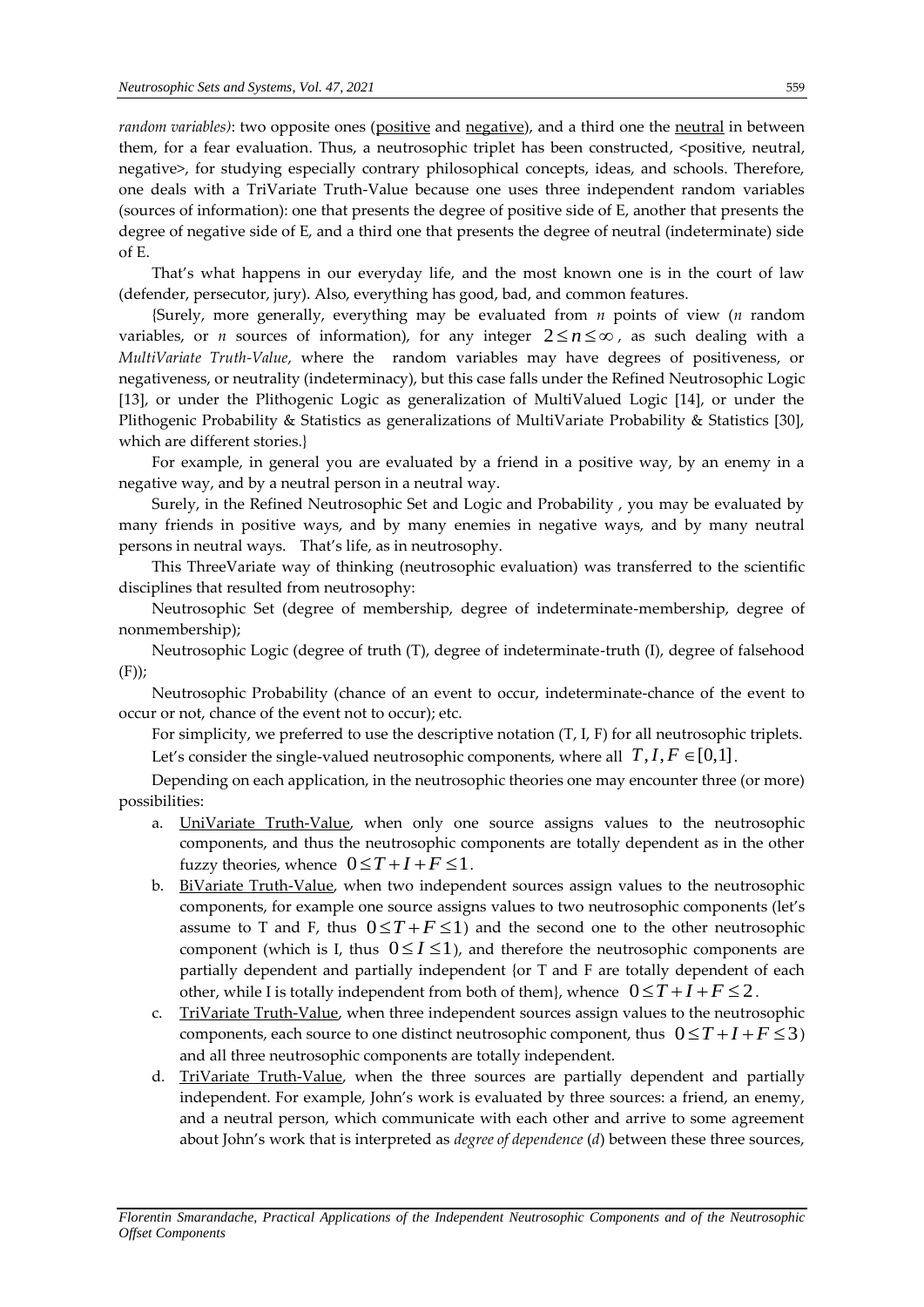and to some disagreement about John's work that is interpreted as *degree of independence* (*i*) between the three sources, where  $d, i \in [0,1], d + i = 1$ .

e. MultiVariate Truth-Value, in general, for Refined Neutrosophic Set/Logic/Probability [13], and for Plithogenic Logic/Probability/Statistics [14, 30].

## **1.2 "Unfortunately, this fact [***independence of components – our note***] is not usually taken into account in the works, where NST was applied."**

Their assertation is untrue, the independence of components was used in most of the neutrosophic applications.

The independence of the neutrosophic components comes from the unrestricted summation T + I + F that can get any value between 0 and 3. The independence comes from the fact that if a neutrosophic component gets a value, it does not affect in no way the other two neutrosophic components' values. Not restricting the value of the sum  $T + I + F$  means from the start the existence of degrees of independence and dependence between the components.

In many neutrosophic applications that presented numerical examples, looking at the neutrosophic triplets  $(T, I, F)$ , you would see: some whose sum is  $\leq 1$ , others whose sum is  $\geq 1$ , and others whose sum is = 1. For example (0.1, 0.3, 0.5), or (0.9, 0.8, 0.6), or (0.7, 0.1, 0.2), etc.

Also, in all neutrosophic papers the neutrosophic operators were employed, which means that the Indeterminacy (I) was used independently from T and F into the operators' formulas, which is not the case for the previous classical, fuzzy (especially A-IFS) set and logic, and probability theories.

Unlike in other previous theories (for example in DST), no normalization is done in the neutrosophic theories, therefore, after aggregation, the resulted neutrosophic components sum may be any number between 0 and 3.

Yet, the situation is more complex, since the neutrosophic theories comprises all possibilities of the neutrosophic components, i.e.: to be totally independent, partially independent and partially dependent, and totally dependent. Not only the case of the totally independent components - as they have written in their equation (6).

#### **1.3. In their paper [1], their equation (6):**

## **"0 ≤** *T* **+** *I* **+** *F* **≤ 3 for the completely independent components"**

#### **is partially wrong.**

The correct one is only:

"  $0 \le T + I + F \le 3$ "

which means that the summation  $T + I + F$  can be any number in [0, 3], with  $T, I, F \in [0,1]$ ,

and consequently, it comprises all possibilities, i.e. the components may be:

either totally independent, or partially independent and partially dependent, or totally dependent.

The independence and dependence of the components depend on each application and on the experts. Practical examples will follow below.

It is obvious that if  $T, I, F \in [0,1]$ , then of course  $0 \leq T + I + F \leq 3$ , but we emphasized this double inequality to make sure the readers would not take for granted that  $0 \leq T + I + F \leq 1$  as in the previous classical, fuzzy set and logic, and probability theories. Therefore  $0 \le T + I + F \le 3$  is no restriction at all!

## **1.4. "We have deep doubts about the validity of this hypothesis of the components mutual independence from its practical applicability point of view" (p. 3).**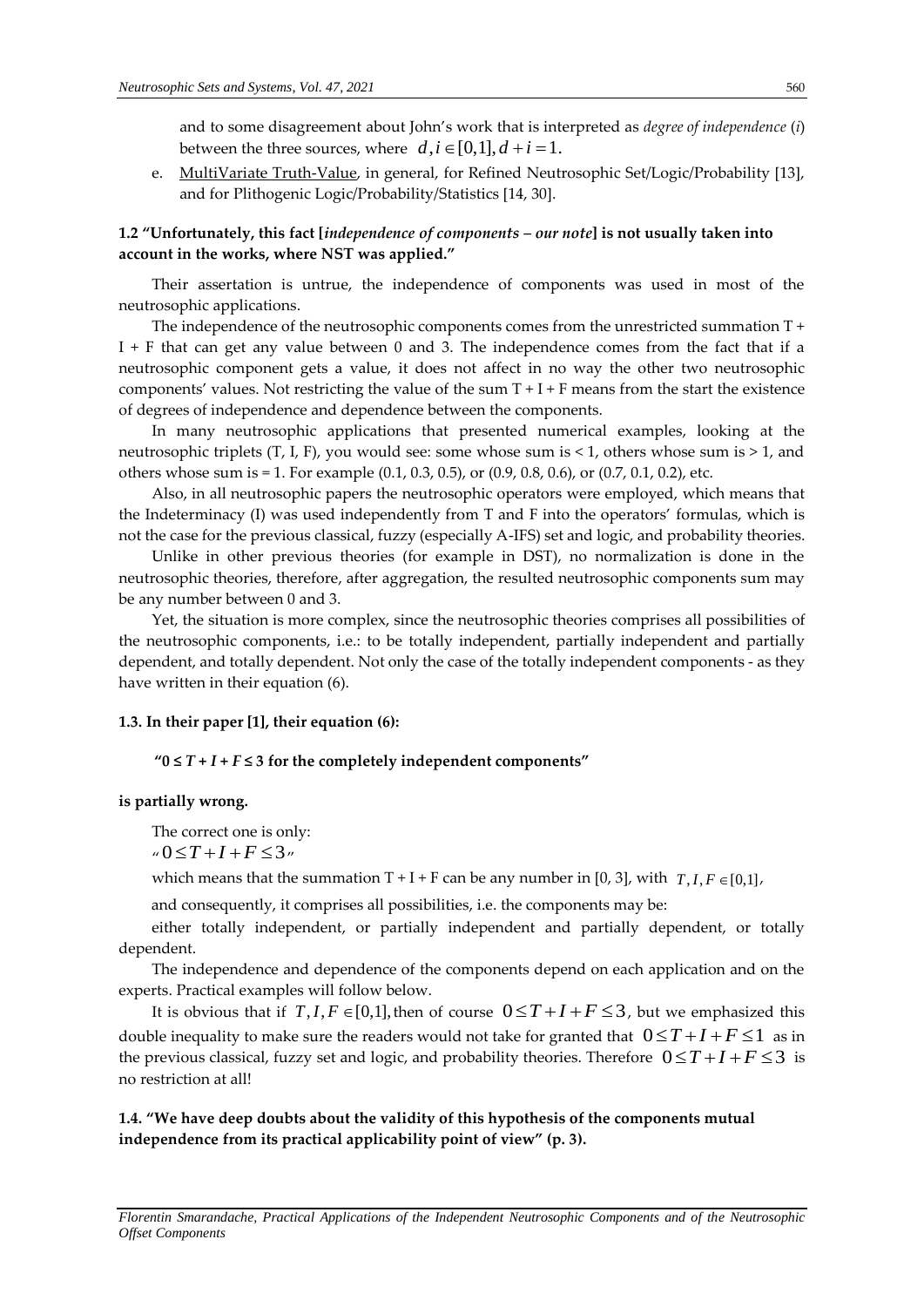Ironically, just the practical applications have inspired us to consider the independence of the components, and very simple ones, as these authors will see below.

Their misunderstanding is that these authors are considering only the UniVariate Truth-Value {truth that depends on a single parameter (or point of view, or random variable), which enforces the sum of the neutrosophic components to be up to 1, and they are totally dependent}. But, in our everyday life, we almost always deal with a MultiVariate Truth-Value {truth that depends on many independent parameters (or random variables, or sources of information), and the neutrosophic components may be: partially dependent and partially independent, or they may be totally independent}.

Practical Examples will follow below.

In general,

# *UniVariate Truth-Value MultiVariate Truth-Value*.

Complete Independence of the neutrosophic components means that there are different (and independent) sources of information that provide estimations on each of T, I, and F respectively.

This happens in our everyday life: an item (person, object, event, action, proposition, theory, etc.) is evaluated from many points of view (or many random variables).

**1.5 "According to the independence hypothesis, the event**  $T = 1$ **,**  $F = 1$  **and**  $I = 1$  **is allowed in the NST and in this case, the constraint (6) is fulfilled. Suppose** *T***,** *F* **and** *I* **are the degrees of truth, false and indeterminacy, respectively (this is the notation used in the NST). Thus, if we deal with**  a complete truth  $(T = 1)$ , then in compliance with the formal logic and common sense, the measure of false is  $0$  ( $F = 0$ ) without any indeterminacy ( $I = 0$ )."

{We used the notations T, I, F because they are more descriptive for the Truth, Indeterminacy (or Neutrality), and Falsehood respectively, instead of the Greek letters  $\mu, \pi, \nu$  that are not descriptive and were used in their paper [1].}

Here it is their confusion, these authors consider only the UniVariate Truth-Value of a proposition.

As we showed before, from a point of view a proposition may be true, from other point of view it may be false, or may be neutral (or indeterminate).

When these authors talk about "common sense" they are automatically / stereotypically referring to a single source of information that provides information about all three neutrosophic components of a proposition (therefore the components are all totally dependent). When a single source provides information about an event, it knows and adjusts the sum of the components to be 1. See the below practical examples.

# **1.6** "It is interesting that the events  $T = 1$ ,  $F = 1$ ,  $I = 1$  and  $T = 0$ ,  $F = 0$ ,  $I = 0$  are interpreted in [9] as a **paradox, and its definition is treated as a merit of the NST. In our opinion, generally, it seems to be more reliable to use theories, which have no paradoxes" (p. 4).**

We agree to these authors with the fact that the theories that have paradoxes are not reliable, but the Neutrosophic Logic was not designed for the theories with paradoxes.

We only proved that a proposition (not theory) P, which is a paradox (totally true and false in the same time, and totally uncertain as well), can be represented in the Neutrosophic Logic as P(1, 1, 1), while in other classical or fuzzy and fuzzy extension set, logic or probability theories the proposition P cannot be represented, since the sum of the components is not allowed to be greater than 1.

#### **2. Practical Examples of Independent or Dependent Neutrosophic Components**

Let's see several practical examples, as these authors have required:

#### **2.1 Practical Example 1**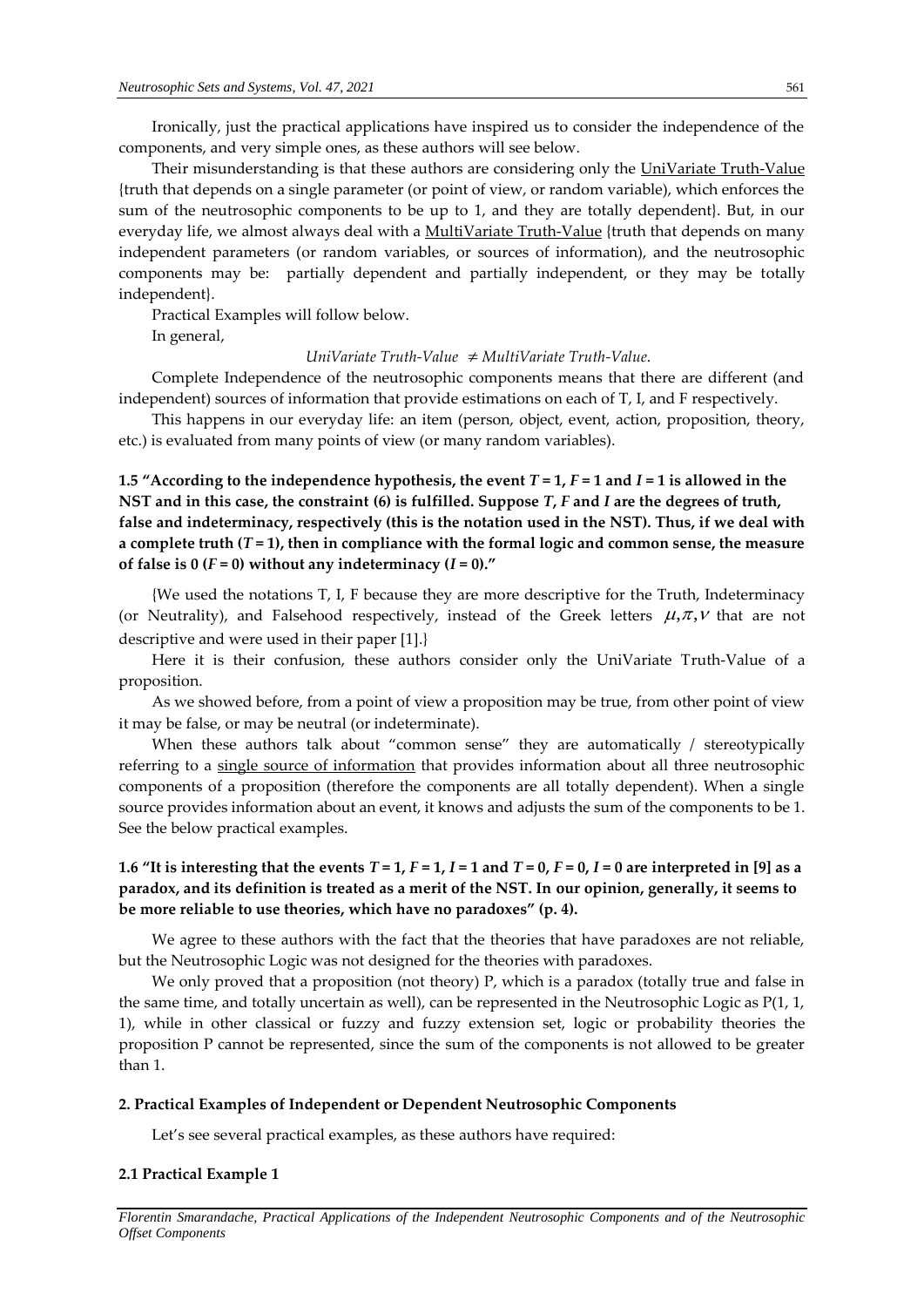The following event E takes place:

 $E = {There is a street protest in Minnesota}.$ 

- a. From the point of view of the Human Rights Activists the protest is positive, because people have the right to express their view, and consequently the CNN television station (reflecting the *left politics*) joys it. Let's say T(positiveness) = 0.8.
- b. But, from the point view of the Police, the protest is negative, since the protesters are violent and destroy and burn houses and injure people; then the Fox News television station (reflecting the *right politics*) presents the negative side of the protests: violence, destruction, arson, chaos. Let's say F(negativeness) = 0.9.
- c. Let's consider an unbiased (neutral) Media that reports on the event. This is the neutral source, it evaluates the event in general as, for example, I(positiveness and negativeness) = 0.4.

As seen,  $T + I + F > 1$ , and the three neutrosophic components T, I, and F are totally independently assessed, since the Human Right Activists, the Police, and Media are three different and independent entities.

The authors wrote: "Therefore, we can say, e.g., that the high degree of truth is obligatory accompanied by the low degrees of false and indeterminacy." (p. 3).

This is true ONLY for the UniVariate Truth-Value of the Classical and Fuzzy Logic. This is false for the MultiVariate Truth-Value of the Neutrosophic Logic as we previously proved with several elementary practical examples.

To contradict these authors, let's assume, in this practical example, that the Human Rights Activists reassess their evaluation of the event, and they reassign T(positiveness) = 0.7. But this has nothing to do with the Police or Media to reassess their evaluations of F(negativeness) and I(positiveness and negativeness) respectively. Since all three sources, and thus the T, I, F, are totally independent. If a neutrosophic component increases or decreases, it may have no effect on the other neutrosophic components.

This is a TriVariate Truth-Value, since the event E is evaluated by three independent parameters (from three different points of view): Human Rights Activists, Police, and Media.

As seen, it's not fair to analyze something from only one point of view (from only one parameter).

This is a TriVariate Truth-Value.

## **2.2 Practical Example 2**

A murderer John Doe is being tried in the court of law for having committed a crime. There are three player parts in the court:

the Persecutor team, which presents the suspect in a <u>negative</u> way, for example  $F(Doe) = 0.9$ ; the Defense team, that presents the suspect in a <u>positive</u> way, for example  $T(Doe) = 0.4$ ; and the Jury, that is <u>neutral</u>, where  $I(Doe) \in [0,1]$ .

Herein, the Persecutor and the Defense are totally independent sources (since they are opposite). Therefore, T and F are totally independent.

But the Jury is dependent on the evidences provided by both the Persecutor and the Defense. Therefore, the neutrosophic component I is totally dependent on both T and F.

Let's assume  $I = 0$  means not guilty,  $I = 1$  means guilty, while  $I \in (0,1)$  means a hung-jury (i.e. some jurors say he is guilty, while others say he is not guilty) or unable to reach a verdict.

This is a TriVariate Truth-Value.

#### **2.3 Practical Example 3 that refutes their assertation**

Proposition: G = George is a good student.

George is evaluated by three different independent professors.

The math prof: George is excellent in mathematics and he gets only  $A$ 's. Hence  $T(G) = 1$ .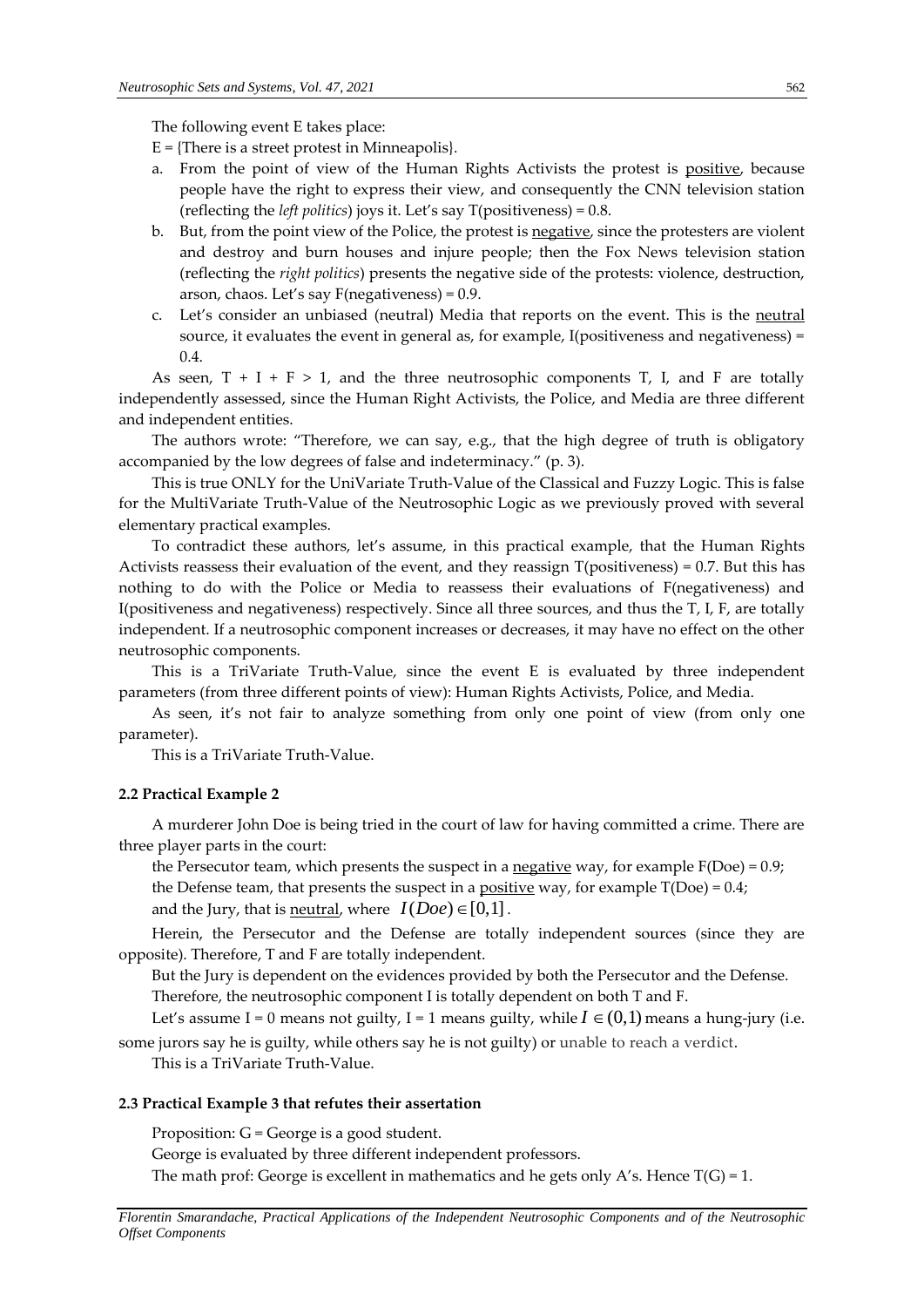The sport prof: George is the worst athlete in the team since he cannot run, cannot play baseball. Hence  $F(G) = 1$ .

The literature prof: I am totally uncertain about George's ability to write a literary composition since he never turned in any of them. Hence  $I(G) = 1$ .

Therefore we got G(1, 1, 1).

This is a TriVariate Truth-Value.

#### **2.4 Example 4 that refutes their assertation**

A paradox is a proposition that is true and false at the same time (hence  $T = F = 1$ ), and completely unclear/indeterminate (hence  $I = 1$ ).

## **2.5 Example 5 from mathematics that refutes their assertation**

Assume the proposition M is " $1 + 1 = 10$ ".

If the base of numeration is 2, then proposition M is true:  $T(M) = 1$ .

If the base of numeration is 10, the proposition M is false:  $F(M) = 1$ .

This is a proposition that is totally true and totally false, without being a paradox.

Herein one has a BiVariate Truth-Value (i.e. with respect to two parameters: Base 2, and respectively Base 10).

If the base of numeration is unknown (let's denote it by *b*), then the truth-value of M is also unknown (indeterminate):  $I(M) = 1$ .

Now one has a TriVariate Truth-Value (i.e. with respect to three parameters: Base 2, Base 5, and unknown Base *b*).

#### **2.6 Example 6 of independent and dependent neutrosophic components**

There will be a football match between Poland and Belarus. For each country there are three possibilities: to win, to draw, or to lose. Therefore, as in neutrosophic theories.

## **a) Totally independent neutrosophic components**

Asking a Polish person what is Poland's chance to win, he may say  $T(Poland) = 0.8$ .

But a Belarusian person may say that Belarus will win, let's say F(Poland) = 0.7.

Another person, from another country (Romania), may answer that it is a chance of a tie game:  $I(Poland) = 0.4.$ 

It is supposed that the three sources, the Polish, Belarusian, and Romanian persons do not communicate nor know the evaluations of the others. They are totally independent and consequently are the components T, I, F.

Herein there is a TriVariate Truth-Value.

#### **b) Totally Dependent Neutrosophic Components**

Let's assume that a Polish mathematician evaluates all three possibilities of Poland. Being a mathematician, he knows that the sum of the component has to be 1, as in the classical and fuzzy set theories, logic, or probability.

He then may say:  $T = 0.7$ ,  $F = 0.1$ ,  $I = 0.2$ .

The neutrosophic components are totally dependent, since all three depend on a single source. Herein there is a UniVariate Truth-Value.

## **c) Partially Dependent and Partially Independent Neutrosophic Components**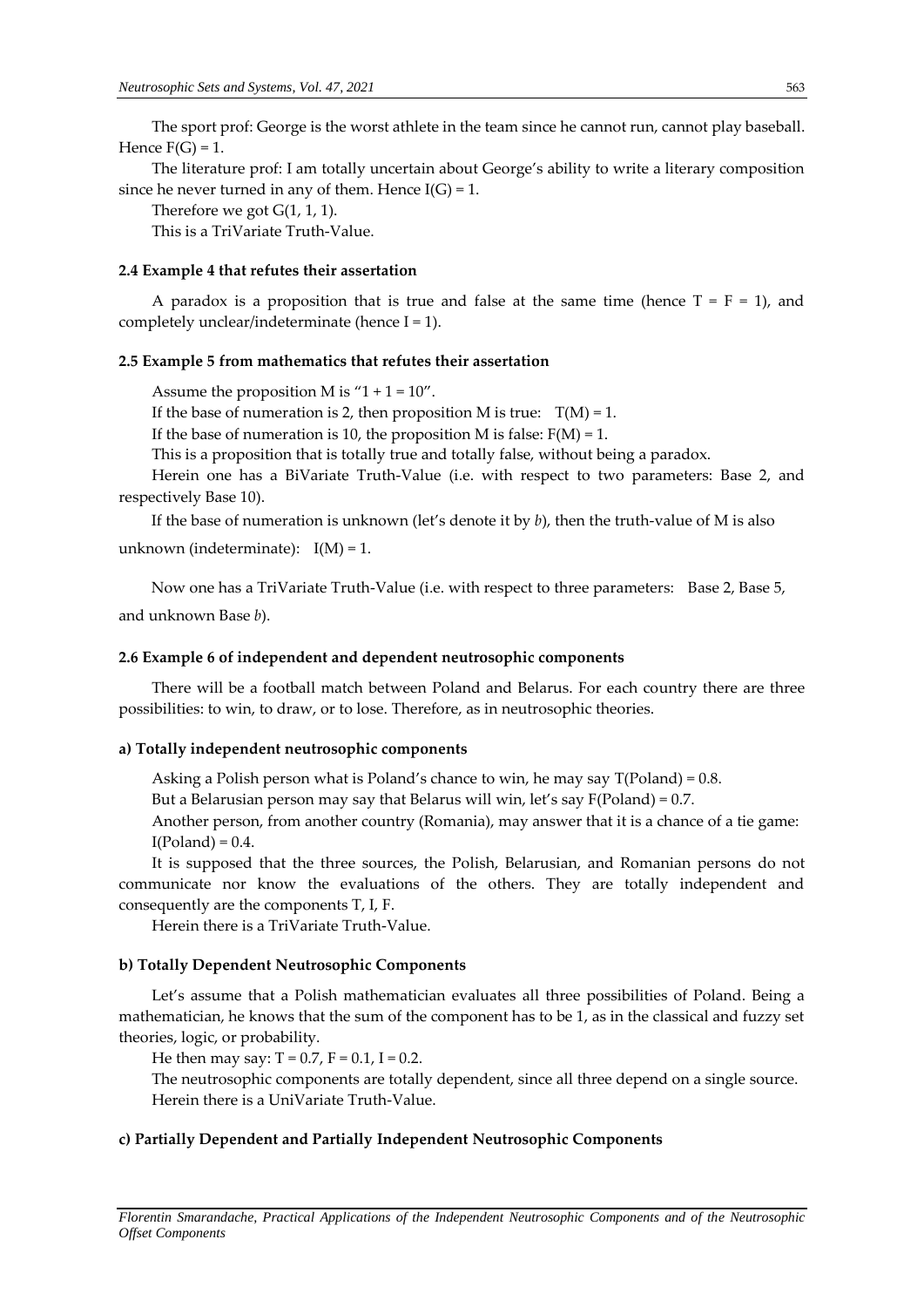Another situation. Assume that a scientist George has to evaluate both chances of Poland, to win or to lose.

If he choses  $T = 0.6$ , for example, he knows that  $0 \le F \le 1 - 0.6 = 0.4$ . Suppose he takes  $F = 0.3$ .

A second source Marcel has to evaluate the possibility of tie-game, without nothing anything about George's. Let's suppose that he says:  $I = 0.8$ .

In this case, T and F are totally dependent of each other, while I is totally independent from both T and F. Herein  $0 \le T + I + F \le 2$ .

Herein there is a BiVariate Truth-Value.

#### **3. Neutrosophic Overset/Underset/Offset**

"In our opinion, the most daring theory was proposed in [\*18]. This theory allows negative and greater than 1 values of membership degrees. There are some basic definitions introduced in [\*18], but here, we analyze only the most general one:

Definition 4. For  $T(x)$ ,  $I(x)$  and  $F(x)$  being the degrees of truth, indeterminacy and false, respectively, a Single-Valued Neutrosophic Offset A is defined as follows:

 $A = \{(x, \langle T(x), I(x), F(x) \rangle), x \cup \},$ 

such that there exist some elements in A that have at least one neutrosophic component that is > 1, and at least another neutrosophic component that is < 0.

For example: A = { $(x1, <1.3, 0.3, 0.2$ },  $(x2, <0.1, 0.4, -0.8$ }}, since T $(x1) = 1.3 > 1$  and F $(x2) = -0.8 <$ 0." (p. 6)

{We took the liberty of updating the reference citation to be adjusted to our paper. Instead of [16] as in these authors' reference, we wrote [\*18]. See more papers on Neutrosophic Overset/Underset/Offset: [27-29].}

These neutrosophic overset (degree > 1), neutrosophic underset (degree < 0), and neutrosophic offset (some degree > 1 and other degree < 0) were well understood by the prestigious Cornell University arXiv (New York City) mainstream Archives that approved our book:

https://arxiv.org/ftp/arxiv/papers/1607/1607.00234.pdf

and by the mainstream French Hal Archives as well:

https://hal.archives-ouvertes.fr/hal-01340830 .

These concepts were inspired from our real life [\*18, 27, 28, 29].

The authors continue with the below citation from our book:

"There is a crucial example in [\*18], which clarifies the author's reasoning that we critically analyze: "In a given company a full-time employer works 40 h per week. Let's consider the last week period. Helen worked part-time, only 30 h, and the other 10 h she was absent without payment; hence, her membership degree was 30/40 = 0.75 < 1.

John worked full-time, 40 h, so he had the membership degree 40/40 = 1, with respect to this company. But George worked overtime 5 h, so his membership degree was (40+5)/40 = 45/40 = 1.125 > 1. Thus, we need to make distinction between employees who work overtime, and those who work full-time or part-time. That's why we need to associate a degree of membership strictly greater than 1 to the overtime workers." (p. 6)

The above was our practical example.

The authors reject it:

"The crucial drawback of this reasoning is the lack of the clear definition of fuzzy classes, which memberships are estimated. We can see here two distinct fuzzy classes: the class of employees working at least no more than 40 h a week and the class of employees that works more than 40 h. The first class is presented by the membership function rising from 0 to 1 in the interval [0, 40] of worked hours and equal to 0 if the sum of worked hours is greater than 40. The second class is defined by the membership function increasing from 0 to 1 in the interval of worked hours from 40 to Hmax, where Hmax is the maximal allowed by government (and trade unions) value of worked hours. We can see that such an obvious reasoning does not allow membership degrees greater than 1. The incorrect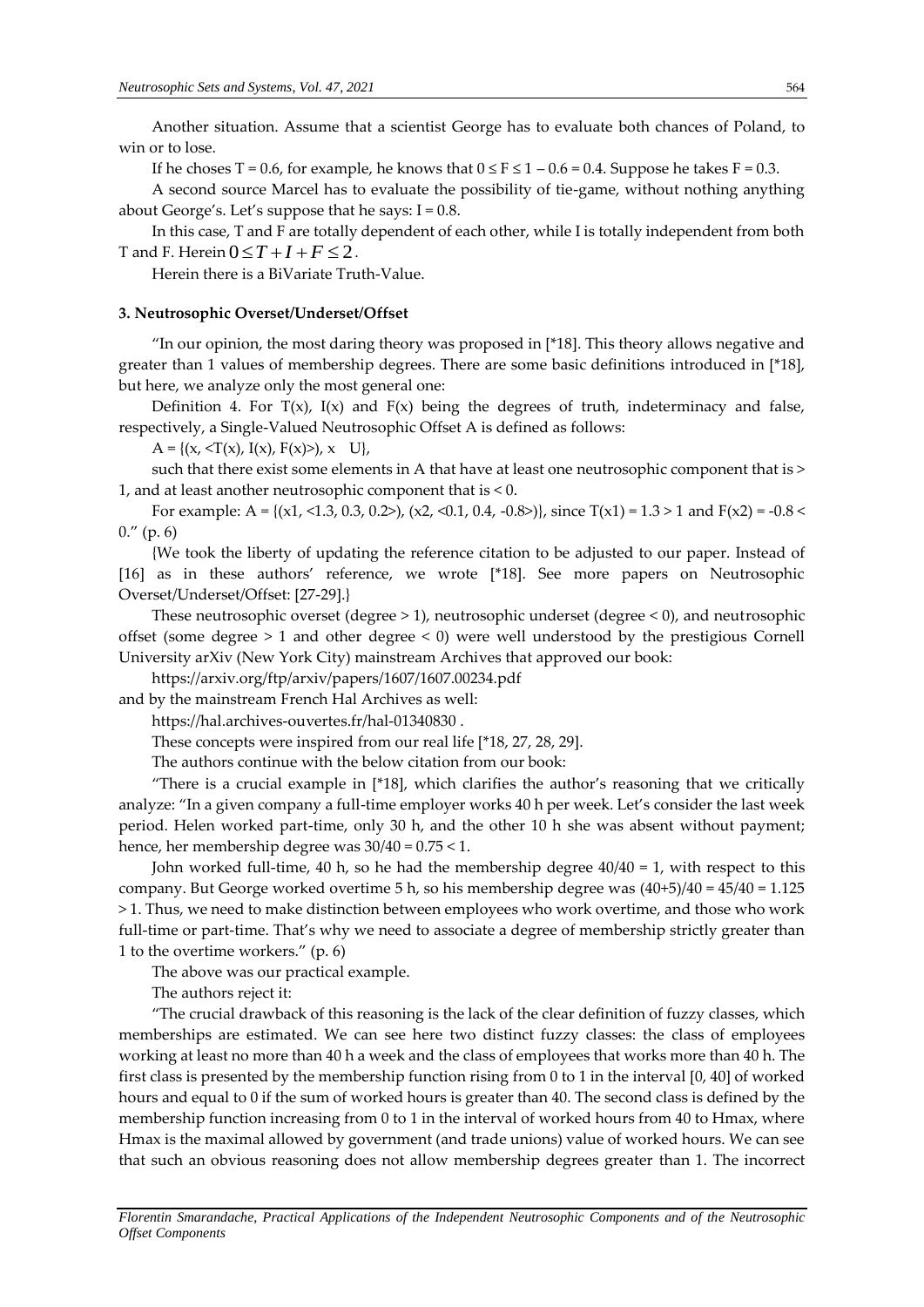reasoning of the author of [\*18] is also based on the implicit mechanical conjunction of two different classes with not intersected supports. Of course, such a conjunction can be made, but the resulting fuzzy class and the corresponding membership function should have a new sense reflecting a synthetic nature of a new class. In the considered case, we can introduce the class of "hard working employees" with the membership function rising from 0 to 1 in the interval [0, Hmax]."

There are people who invent theories and then try to squeeze the reality into them.

But, we did the opposite, we started from the real-world problems (over-work, negative work) and tried to make the theories that model / approximate the reality as accurate as possible. Late on, we improved our models little by little.

First, we do not work with fuzzy classes, but with a neutrosophic approach.

Also, we see no reason to make two classes where the membership, in both of them, starts from 0 and ends to 1. What about if one gets the same value, for example the membership degree  $T = 0.3$  in both classes [or in the three classes, as they added one more similar class for the negative membership]? It's a confusion. On the other hand, these two classes cannot catch the employees with negative membership (those who produce damages to the company, T < 0).

These authors belong to the category of people that try to squeeze the reality (the membership degree of overtime workers which overpasses 1, or  $T > 1$ ) to the narrow classical set theory, where the membership degree has to be  $T \le 1$ . The classical set theory is not written in stone, so we may enlarge it if the reality requires it.

When Zadeh founded in 1965 the Fuzzy Set and allowed the membership degree to be any number between 0 and 1 (not only 0 or 1 as in classical Set Theory) he was criticized at that time by several scientists (as he told me in 2003 at an international conference at the University of Berkeley, California, where we met). But he prevailed, because in the real world there exist many partial memberships.

About the membership degrees that are outside of the interval [0, 1], it is normal that somebody who over-works (works overtime) to have an over-membership (i.e., membership degree above 1) to be distinguished from those who do not work overtime (whose membership degree is between 0 and 1).

Our example of negative employee who deserves a negative membership  $(T < 0)$ , is cited by these authors:

"Let us turn to the example: "Yet, Richard, who was also hired as a full-time, not only did not come to work last week at all (0 worked hours), but he produced, by accidentally starting a devastating fire, much damage to the company, which was estimated at a value half of his salary (i.e., as he would have gotten for working 20 h that week). Therefore, his membership degree has to be less that Jane's (since Jane produced no damage). Whence, Richard's degree of membership, with respect to this company, was  $-20/40 = -0.50 < 0.'''$  " (p. 6)

The authors continue:

"As we are analyzing only the last week, we can see that Richard does not belong to any of the classes described above. It is a member of a practically unlimited class of those who do not work for a given company. We can significantly narrow this class by considering only those people who, by their actions or inaction, cause damage to the company (the most harmful are the top managers of competing firms). This way we can estimate the maximum damage Dmax (it does not matter in money or equivalent worked hours), which can be inflicted on the company by an external detractor. Thus, the class of external (nonworking for the company) people who bring company damages can be presented by the membership function varying from 0 to 1 in the interval of damages [0, Dmax]. There is no place for any negative membership degree."

These authors did not read/understand exactly: Richard is indeed a full-time employee, he works for the company, as we have written into our book: "Richard, who was also hired as a full-time" it is certainly an employee. The authors make a false statement for Richard as "nonworking for the company".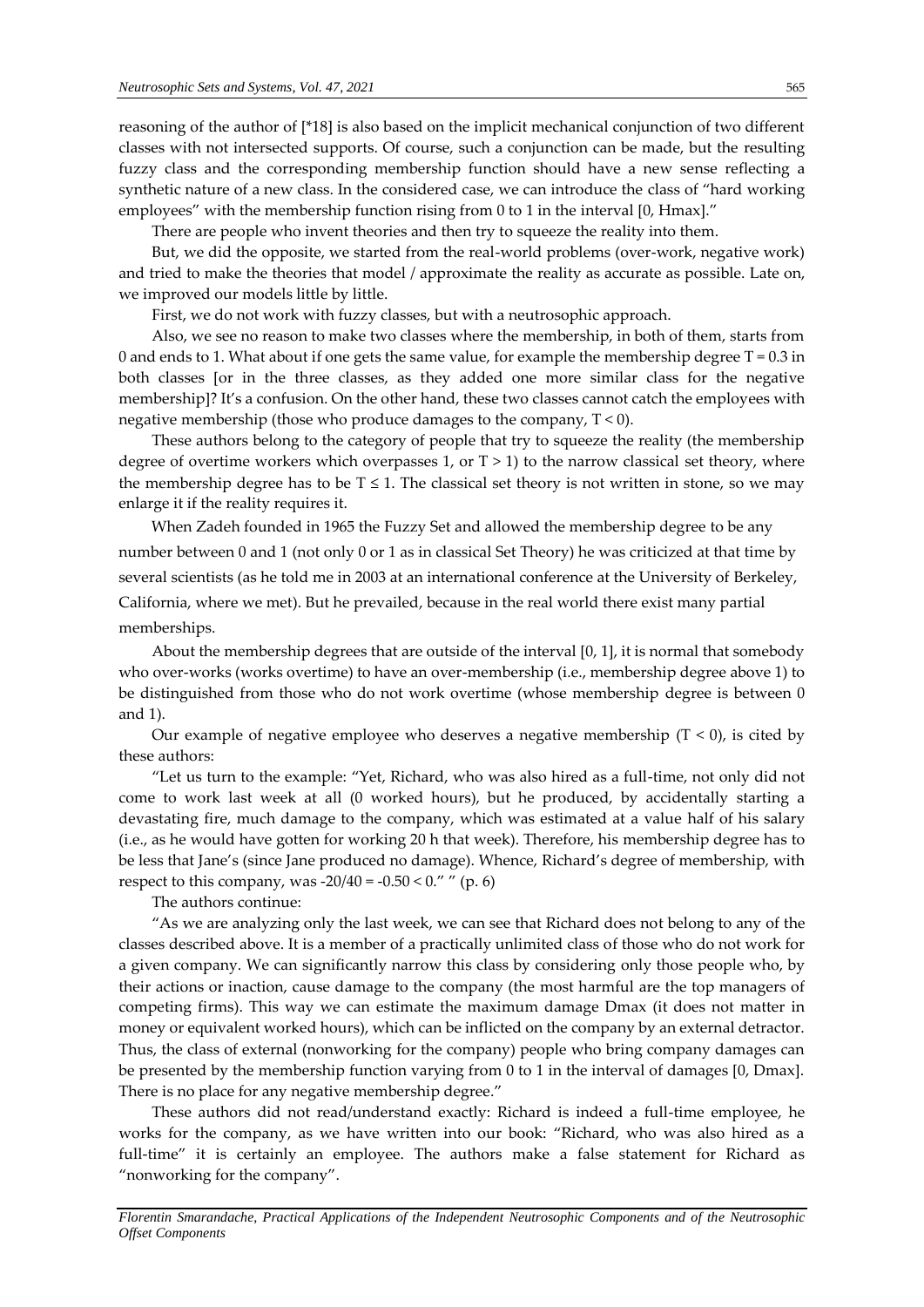Even so, it is not clear, why did they make a third class varying from  $0$  to  $1$  for the negative employees? As such, we'd like to return the ancient Occam's wisdom back to themselves: "Entities should not be multiplied unnecessarily."

If you have a negative person in your group, for example, which creates only problems to the group, you cannot assign him a membership degree equals to zero (as for people that do neither positive nor negative things to the group), but you should assign him a negative membership degree. It is very logical this way.

A negative employee (that who does only damages to the company) has to have a negative membership (i.e., membership degree below 0) in order to distinguish him from the positive employees (those whose membership degree is above 0).

We see no reason to complicate the problem by creating three classes of membership degrees in order to avoid membership degree values greater than 1 or less than 0, instead of keeping a single class, but enlarging it to the left-hand side of 0 and respectively to the right-hand side of 1.

Because neutrosophic set has 3 components, they would need 9 classes, not talking of the refined neutrosophic set, that may have any number  $2 \le n \le \infty$  of refined neutrosophic components, therefore they would need 3n classes! Better they should think out of box (in this case the box is the interval [0, 1]).

## **4. Applicability**

The authors wrote: "there is no need for such somewhat artificial and heuristic theories as the Neutrosophic, Pythagorean and Spherical sets and their derivatives" (p. 5).

We disagree. The neutrosophic theories are not artificial, they started from our real-world practicability, where there are so many neutrosophic triplets (<A>, <neutA>, <antiA), where <A> is an item (concept, proposition, idea, etc.), formed by two opposites  $\langle A \rangle$  and  $\langle \text{anti}A \rangle$ , together with their neutrality (indeterminacy) <neutA>.

For examples: (friend, neutral, enemy), (positive particle, neutral particle, negative particle), (masculine, transgender, feminine), (true, indeterminate, false), (win, tie-game, defeat), (yes, uncertain, no), (take a decision, pending, not taking a decision), etc.

The neutrosophic theories have many applications [25] in various fields such as: Artificial Intelligence, Information Systems, Computer Science, Cybernetics, Theory Methods, Mathematical Algebraic Structures, Applied Mathematics, Automation, Control Systems, Big Data, Engineering, Electrical, Electronic, Philosophy, Social Science, Psychology, Biology, Genetics, Biomedical, Engineering, Medical Informatics, Operational Research, Management Science, Imaging Science, Photographic Technology, Instruments, Instrumentation, Physics, Chemistry, Optics, Economics, Mechanics, Neurosciences, Radiology Nuclear, Medicine, Medical Imaging, Interdisciplinary Applications, Multidisciplinary Sciences, etc. and there were published over 2,000 papers, books, conference presentations, MSc and PhD theses by researchers from 82 countries around the world.

With respect to what the neutrosophic theories brought new, we invite these authors to read our 2019 paper, so we do not repeat the things [26], whose weblink is provided.

Rather, these authors' transformation/substitution of the Atanassov-Intuitionistic Fuzzy Set (A-IFS) into the Dempster-Shafer Theory (DST) framework is artificial, since their transformation is not quite equivalent with the A-IFS, while practically their transformation is useless because of the very large intervals they use that supposed to catch the solution.

#### **5. Publications**

They say that the "caution of editors and reviewers of solid old journals is not caused by their conservatism at all, but by the desire to see, in addition to formal definitions of these theories and numerous theorems, the solution of real methodological and practical problems" (p. 1).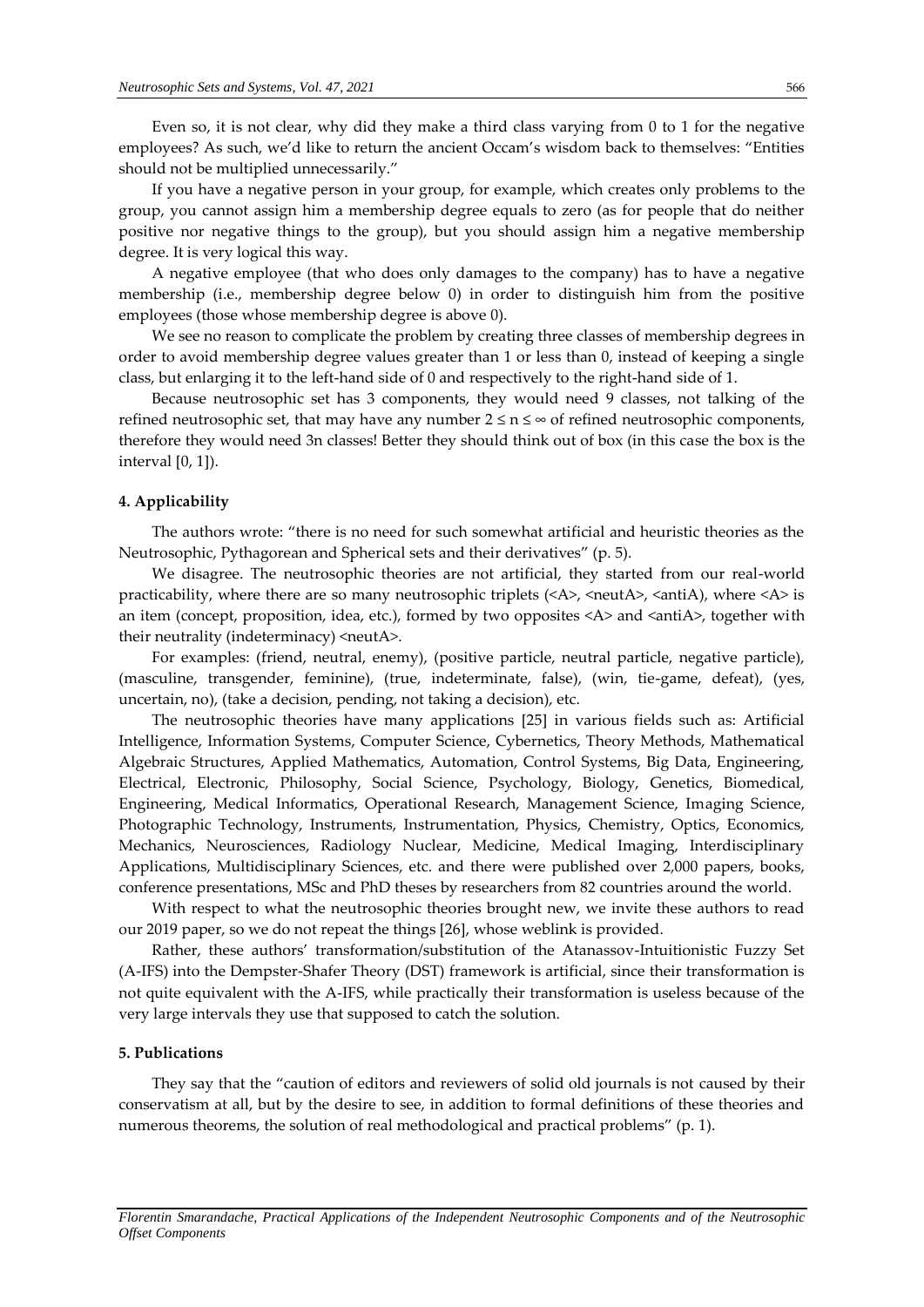In general, in any field of knowledge, when a Theory1 is generalized by the Theory2, the proponents of Theory1 are reluctant to publish and even to admit Theory2, and the first reason is the rivalry between theories, the conservatism is only an excuse. But each theory has its flavor.

The authors are less informed, since in the last years there have been books published by prestigious publishing houses such as Springer [19, 21], Elsevier [20], IGI Global [22-24] (we cite the last ones), etc. and many high rank journals by Springer, Elsevier, IOS Press, Tayler & Francis, MDPI, Hindawi, Emerald Publishing, IGI Global, World Academy of Science Engineering and Technology, IEEE, Wiley, etc. have published papers on the neutrosophic environment, such as: Complex & Intelligent Systems, Cognitive Computation, Artificial Intelligence Review, International Journal of Fuzzy Systems, Evolving Systems, Complex & Intelligent Systems, Soft Computing, Journal of Machine Learning & Cybernetics, Multiple-Valued Logic, Design Automation for Embedded Systems, Granular Computing, Neural Computing and Applications, Journal of Systems Architecture, Applied Soft Computing, Measurement, Symmetry, Mathematics, Information, Axioms, Entropy, Computational and Applied Mathematics, BMC Medical Research Methodology, International Journal of Aerospace and Mechanical, Cognitive Systems Research, Theoretical and Applied Climatology, Journal of Metrology Society of India, Journal of King Saud University – Science, Journal of Intelligent & Fuzzy Systems, IEEE Access, Expert Systems, etc.

Further on, they will see in this paper many solutions using the neutrosophic theories to practical problems.

#### **6. Critics of the DST**

These authors [1] want to destroy the fuzzy extension theories just to promote the Dempster-Shafer Theory (DST) that they support, but from the beginning they are going on an uncertain way, since DST is a flawed theory which gives many counter-intuitive results [2-8; weblinks provided; download the papers and respond to the DST problems], as we'll show below.

They assert that all fuzzy extension theories can be substituted by the DST, which is not true.

#### **6.1 The DST fails in the Zadeh's Counter-Example**

Zadeh's Counter-Example [2], as know by all fusion community, is the following:

Two doctors examine a patient and agree that he suffers from either meningitis (M), contusion (C), or brain tumor (T). Thus  $\Theta = \{M, C, T\}$  is the frame of discernment. Assume that the doctors agree in their low expectation of a tumor, but disagree in likely cause and provide the following diagnosis:

 $m_1(M) = 0.99$ ,  $m_1(T) = 0.01$ , and  $m_2(C) = 0.99$   $m_2(T) = 0.01$ , where  $m_1(.)$  represents the diagnoses provided by the first doctor, while m2(.) the diagnoses by the second doctor. If we combine the two basic belief functions using the DST (first doing the conjunctive rule, then the Dempster's rule of

combination), one gets the unexpected conclusion:  
\n
$$
m(T) = \frac{0.0001}{1 - 0.0099 - 0.0099 - 0.9801} = 1
$$

which means that the patient suffers with certainty from brain tumor, which is wrong.

Zadeh [2] has clearly written down: "there is a serious flaw in Dempster's rule which restricts its use in many applications".

Similarly, P. M. Williams questioned the validity of Dempster's Rule [31].

#### **6.2 The A-IFS gives a better solution to Zadeh's Counter-Example than DST**

After criticizing Atanassov's Intuitionistic Fuzzy Set (A-IFS), the authors proposed "redefining the A-IFS in the framework of the more general Dempster–Shafer theory of evidence (DST)" (p. 2).

Okay, then let's set and analyze the Zadeh's Counter-Example in the frame of the A-IFS, and we show that A-IFS gives better result than DST.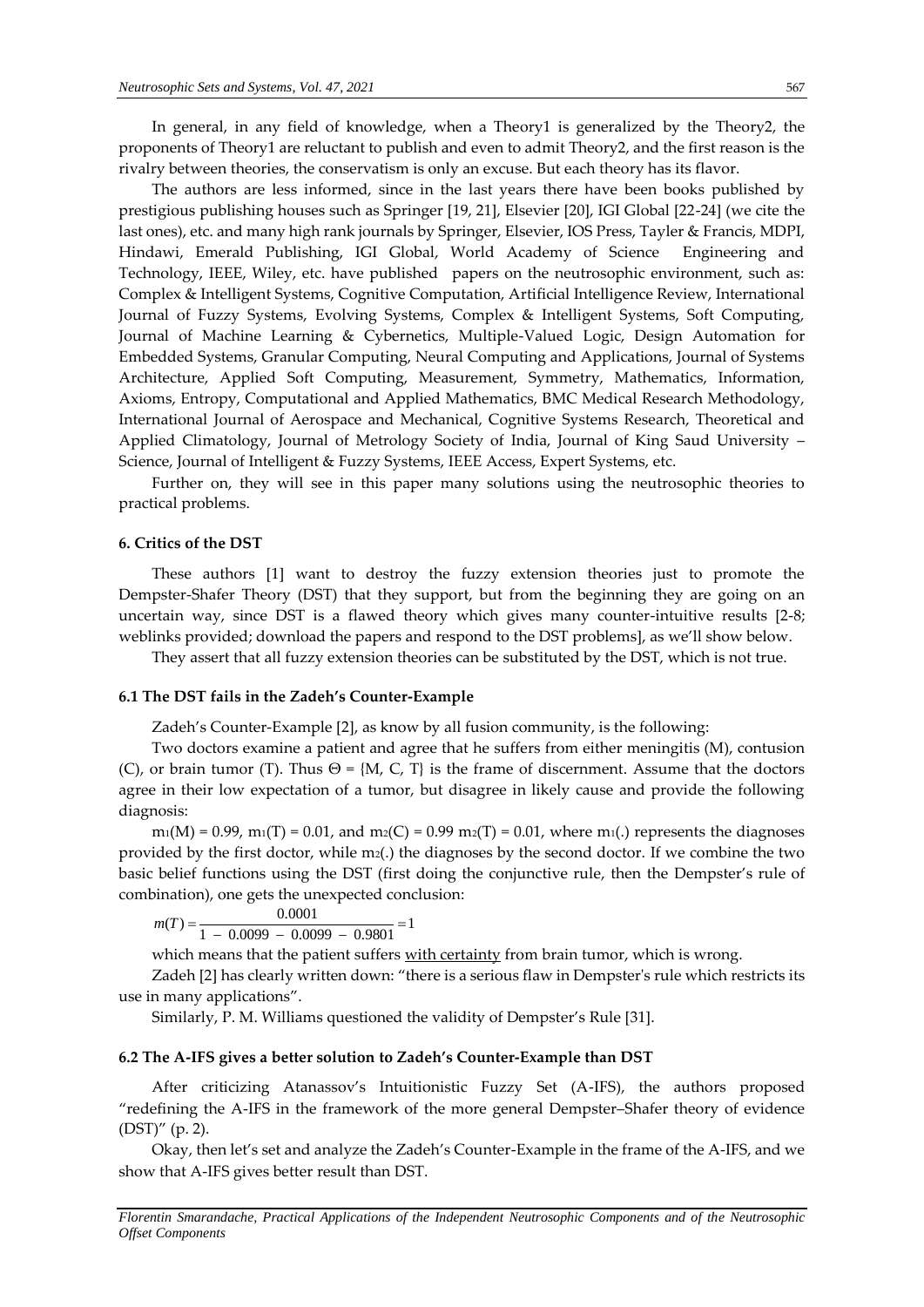Let:

 $D_1 = \{M(0.99, 0), C(0, 0), T(0.01, 0)\},\$ 

 $D_2 = \{M(0, 0), C(0.99, 0), T(0.01, 0)\},\$ 

where  $D_1$  represents the diagnoses provided by the first doctor, i.e.

M(0.99, 0) means that the degree of membership (truth) of the patient to have meningitis is 0.99, and the degree of nonmembership (falsehood) of the patient not to have meningitis is 0;

And similarly for the other diseases.

And where  $D_2$  represents the diagnoses provided by the second doctor.

Let's use the A-IFS min/max intersection operator  $(\Lambda_{A-IFS})$  for the two doctors' diagnoses:

nd similarly for the other diseases.<br>
and where D<sub>2</sub> represents the diagnoses provided by the second doctor.<br>
Et's use the A-IFS min/max intersection operator ( $\Lambda_{A-HFS}$ ) for the two doctors' diagnoses<br>  $\Lambda_1 \Lambda_{A-HFS} D_2 = \{($ Let s use the A-IF3 film/max intersection operator<br>  $D_1 \wedge_{A-H5} D_2 = \{(0.99, 0) \wedge_{A-H5} (0, 0), (0, 0) \wedge_{A-H5}$ <br>  $\{(\min\{0.99, 0\}, \max\{0, 0\}), (\min\{0, 0.99\}, \max\{0,$ <br>  $\{(0,0), (0,0), (0.01, 0)\} \equiv \{M(0,0), C(0,0), T(0.01,$ <br>
A JES shows that And similarly for the other diseases.<br>And where D<sub>2</sub> represents the diagnoses provided by the second doctor.<br>Let's use the A-IFS min/max intersection operator ( $\Lambda_{A-HSS}$ ) for the two do<br> $D_1 \Lambda_{A-HSS} D_2 = \{(0.99, 0) \Lambda_{A-HSS} (0,$  $\wedge_{A-HSS}$  (0, 0), (0, 0),<br>  $\wedge_{A-HSS}$  (0, 0), (0, 0),<br>  $M(0,0), C(0,0), T$ <br>
me of the nation d similarly for the other diseases.<br>d where D<sub>2</sub> represents the diagnoses provided by the second doctor.<br>'s use the A-IFS min/max intersection operator ( $\Lambda_{A-HSS}$ ) for the two doctors' diagnoses:<br> $\Lambda_{A-HSS} D_2 = \{(0.99, 0) \Lambda_{$ 

 $\{(\min\{0.99,0\},\max\{0,0\}),(\min\{0,0.99\},\max\{0,0\}),(\min\{0.01,0.01\},\max\{0,0\})\}$ 

 $\{(0,0), (0,0), (0.01,0)\}\equiv \{M(0,0), C(0,0), T(0.01,0)\}.$ 

A-IFS shows that the chance of the patient of having tumor is 0.01, which is more realistic with respect to the chance of tumor of the patient, than DST's.

More counter-examples to the Dempster's rule have been published in the literature [3-8].

After these failures of the DST, new theories have been proposed, such as TBM, DSmT [9], etc. and many quantitative and qualitative fusion rules [10-12] in order to overcome the Dempster's rule counter-intuitive results.

## **7. Conversion from A-IFS to DST**

The authors [1] propose the conversion from the framework of the A-IFS to the DST in the following way (pp. 7-8).

Let *U* be a universe of discourse, and:

 ${f_1}$  propose the extrement from the framework of the 11<br>ving way (pp. 7-8).<br>Let *U* be a universe of discourse, and:<br> $B_{A-HSS} = \{(x, < T(x), F(x) >), T(x), F(x) \in [0,1], 0 \le T(x) + F(x) \le 1, x \in U\}$  be a be a non-empty subset of it, that is called an Atanassov-Intuitionistic Fuzzy Set (A-IFS).

Let's  $x(T(x), F(x))$  be a generic element that belongs to  $B$ <sub>*A*-*IFS* '</sub> , with *T(x), F(x)*  $\in$  [0,1],  $0 \le T(x) + F(x) \le 1$ , whence the indeterminacy (hesitancy) is  $I(x) = 1 - T(x) - F(x) \in [0,1]$ .

From the fusion theory, and especially from Dempster-Shafer Theory, the Basic Believe Assignment (*bba*), denoted by *m(.),* is defined as:

 $m: 2^{B_{A\text{-}BS}} \rightarrow [0,1]$ , such that  $m(\phi) = 0$ , where  $\phi$  is the empty-set, and  $\sum_{m}(x) = 1$ . 2  $x \in 2^{B_A - IFS}$  $\sum_{x \in 2^{B_A - IFS}} m(x) =$ 

And the Believe Function *Bel* and the Plausible Function *Pl* are defined as follows:<br> *Bel* :  $2^{B_{A-FIS}} \rightarrow [0,1], Bel(x) = \sum_{x \in \mathbb{R}^n} m(y)$ 

$$
Bel: 2^{B_{A-HS}} \to [0,1], Bel(x) = \sum_{y \in 2^{B_{A-HS}}, y \subseteq x} m(y)
$$
\n
$$
Pl: 2^{B_{A-HS}} \to [0,1], Pl(x) = \sum_{y \in 2^{B_{A-HS}}, y \cap x \neq \phi} m(y)
$$

Afterwards, they approximate the above  $B_{A-IFS}$  to an interval-valued fuzzy set (IVFS), denoted as  ${Pl: 2^{B_{A-HS}} \rightarrow [0,1], Pl(x) = \sum_{y \in 2^{B_{A-HS}}, y \cap x \neq \emptyset} m(y)}$ <br>Afterwards, they approximate the above  $B_{A-HS}$  to an interval-valued fuzzy set (IVFS), denot  $C_{NFS} = \{(x, [Bel(x), Pl(x)]), x \in 2^{B_{A-HS}}\} = \{(x, [T(x), T(x) + I(x)]); T(x), I(x) \in [0,1], T(x) + I(x)$ which is not equal to  $\ B_{_{A-IFS}}$  . Their approach is similar to that of a Vague Set.

The interval  $[Bel(x), Pl(x)] \square BI(x)$  was called Believe Interval (BI).

Mathematically, this is beautiful, but practically it is useless. When converting from an approach to another one, it is supposed to diminish the indeterminacy (hesitancy) and get better results. But, it is not the case. The higher is indeterminacy (I) the larger is the believe interval that suppose to catch the solution.

As counter-examples, let's consider the following A-IFS triplets (their components' sums are equal to 1):

 $(T, I, F) = (0.2, 0.5, 0.3)$  produces the BI = [0.2, 0.7];

(T, I, F) = (0.3, 0.6, 0.1) produces the BI = [0.3, 0.9];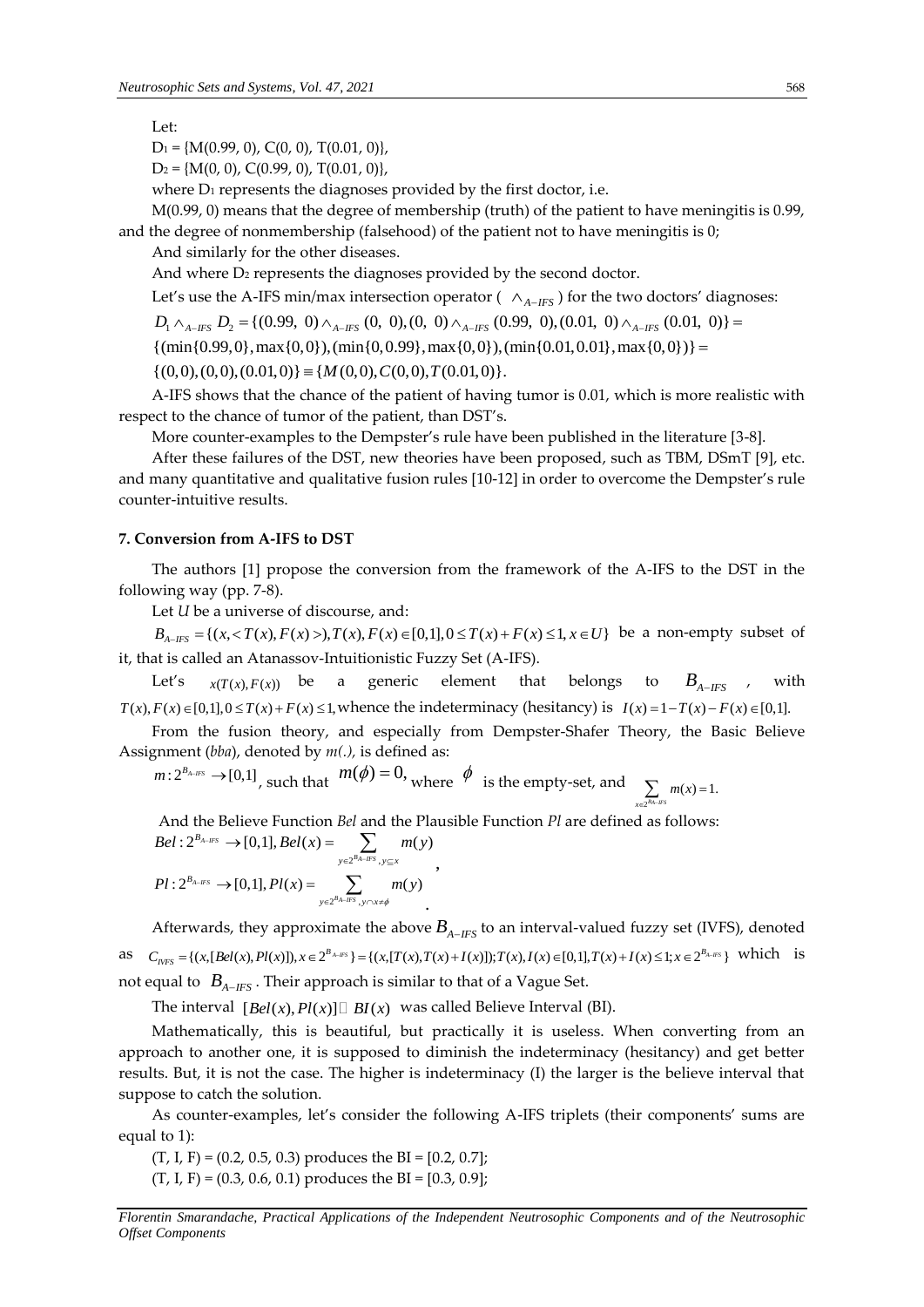(T, I, F) = (0.2, 0.8, 0.0) produces the BI = [0.2, 1], etc.

There are pretty large intervals to deal with, that make the result vaguer. To say that the solution lies inside of the interval, for example [0.2, 1], means almost nothing towards solving the problem whose solution is always between 0 and 1.

Another drawback is the fact that computing with intervals is more complicated than computing with crisp numbers.

#### **8. Differences between A-IFS and NST**

"The conceptual difference between the NST and the A - IFS is the introduction of the hypothesis of complete independence of the components" (p. 3).

By NST they meant Neutrosophic Set Theory.

This is not the only difference, another big distinction is with respect to the construction of the neutrosophic operators (negation, intersection, union, implication, equivalence, etc.), since within the frame of neutrosophic environment the Indeterminacy (I) is getting full consideration and "I" is involved in the neutrosophic operators' formulas, while in the A-IFS operators the indeterminacy (called hesitancy) is completely ignored and does not appear in none of their operators' formulas.

Even for the case when the sum of the neutrosophic components is equal to 1, as occurs for the A-IFS components, the results after applying the neutrosophic operators are different from those obtained by the A-IFS operators.

A simple example is below, for the neutrosophic conjunction ( $\wedge_{NS}$ ) vs. A-IFS conjunction

 $(\wedge_{A-IFS}).$ 

Let's denote by  $\land_{FS}$  the fuzzy set t-norm, and by  $\lor_{FS}$  the fuzzy set co-norm.

Let  $(T_1, I_1, F_1)$  and  $(T_2, I_2, F_2)$  be two neutrosophic triplets, where  $T_1, I_1, F_1, T_2, I_2, F_2 \in [0,1]$ , and there is

Then, the neutrosophic conjunction is:

no restriction on the sums of the two neutrosophic triplets. Then, the neutrosophic conjunction is: 
$$
(T_1, I_1, F_1) \wedge_{NS} (T_2, I_2, F_2) = (T_1 \wedge_{FS} T_2, I_1 \vee_{FS} I_2, F_1 \vee_{FS} F_2)
$$

where we clearly see that the indeterminacy/hesitancy (I) is involved in the above formula on the right-hand side:  $I_1 \vee_{FS} I_2$ .

,

But, for the A-IFS conjunction formula the indeterminacy/hesitancy is completely ignored, but, for the A-IFS conjunction formula the indeterminacy/nesitancy is completely ignored,<br>which makes the operator less accurate. If  $T_1 + F_1 \le 1$ ,  $T_2 + F_2 \le 1$ , and  $T_1 + T_1 + F_1 = 1$ ,  $T_2 + T_2 + F_2 = 1$ , in order to comply with the A-IFS constrains, one gets: der to comply with the A-IFS constrains, one  $(T_1, F_1) \wedge_{A\text{-}H\text{-}S} (T_2, F_2) = (T_1 \wedge_{FS} T_2, F_1 \vee_{FS} F_2)$ 

unfortunately, no indeterminacy/hesitancy (*I*) is involved into the formula.

Even when the sum pf the neutrosophic components is 1, as in A-IFS, the results of the neutrosophic and respectively A-IFS operators are different. Let's see this numerical example: unfortunately, no indeterminacy/hesitancy (*I*) is involved into the formula.<br>Even when the sum pf the neutrosophic components is 1, as in A-IFS, the results of the rosophic and respectively A-IFS operators are different.

while  $(0.6, 0.1, 0.3) \land_{NS} (0.5, 0.4, 0.1) = (\min\{0.6, 0.5\}, \max\{0.1, 0.4\}, \max\{0.3, 0.5\})$ <br>while  $(0.6, 0.3) \land_{A-HFS} (0.5, 0.1) = (\min\{0.6, 0.5\}, \max\{0.3, 0.1\}) = (0.5, 0.3)$ 

whence the indeterminacy/hesitancy =  $1 - 0.5 - 0.3 = 0.2 \neq 0.4$ .

In this case these authors agree with us:

"In the case of mutually dependent components, the main constraint  $0 \le T + F + I \le 1$  in the NST seems to be more fruitful than that in the A - IFS  $(T + F + I = 1)$ . This was quickly discovered and the so-called Picture fuzzy sets theory (PFS) was proposed" (p. 4).

Thanks to the indeterminacy (I), that plays an important role in the neutrosophic environment and in the real world that is full of indeterminate (vague, unclear, conflicting, incomplete, etc.) data, more fields were developed within the field of neutrosophy, such as: Neutrosophic Algebraic Structures (based on neutrosophic numbers of the form *a + bI*, where *I =* literal indeterminacy, and *a,*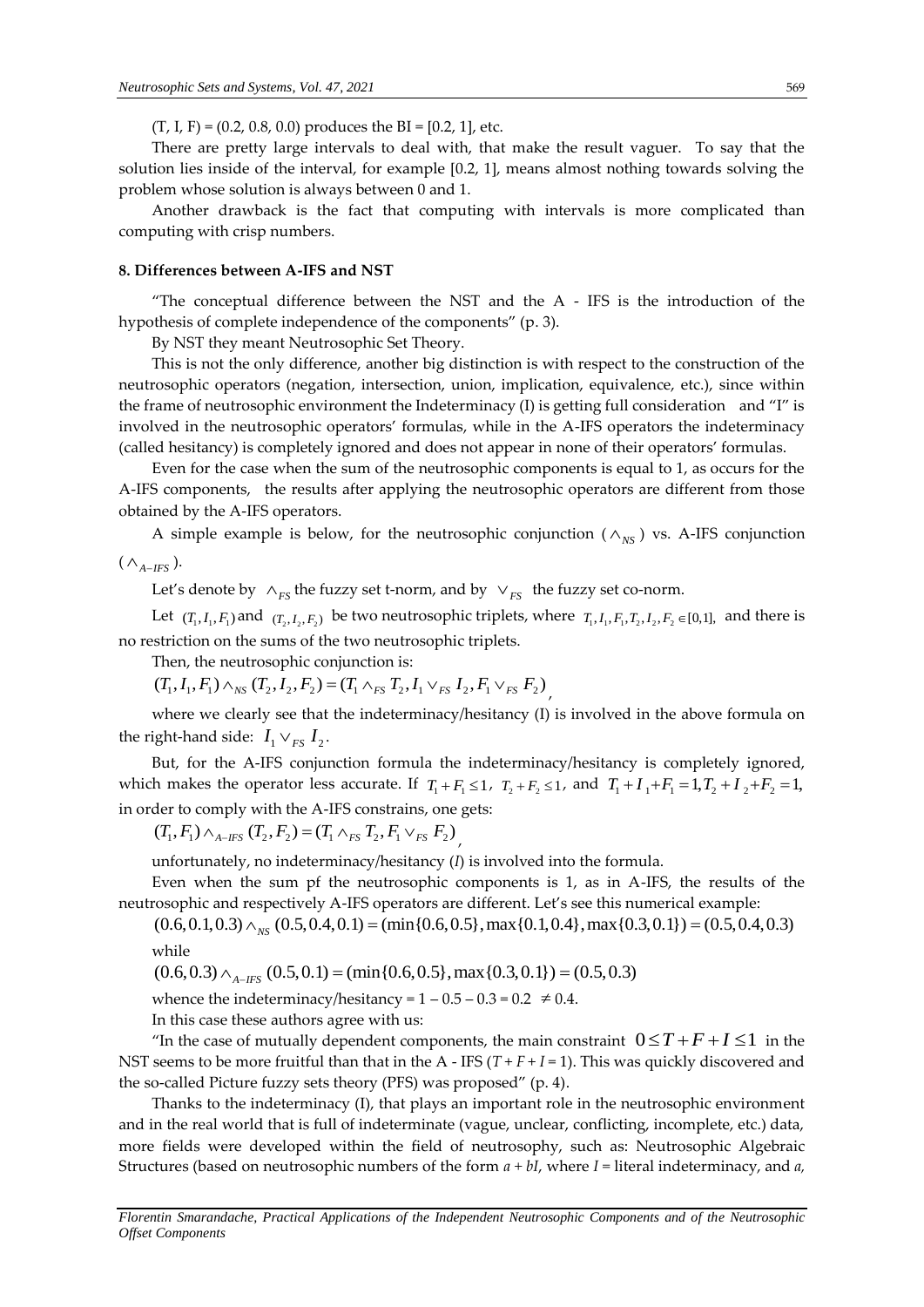*b* are real or complex numbers), Neutrosophic Statistics (using classical statistical procedures and inference methods but on indeterminate data), Neutrosophic Probability (chance of an event to occur, indeterminate-chance of the event to occurring or not, and chance of the event not to occur), etc.

Therefore, there are many distinctions between the neutrosophic theories and the A-IFS.

# **9. Conclusions (authors also should add some future directions points related to her/his research)**

Many practical applications have been given in this paper about the independence and dependence of the neutrosophic components in our every-day life.

The misunderstanding of some authors, with respect to the partial and total independence of the neutrosophic components, is that in the framework of the neutrosophic theories we deal with a *MultiVariate Truth-Value* (truth upon many independent random variables) as in our real-life world, not with a *UniVariate Truth-Value* (truth upon only one random variable) as they believe.

Similarly with respect to the degrees of memberships greater than 1 or less than 0, which are now mainstream subjects. The neutrosophic theories were inspired from the practical applications..

**Conflicts of Interest:** The authors declare no conflict of interest.

# **References**

- 1. Pavel Sevastjanov, Ludmila Dymova, Krzysztof Kaczmarek (2021). On the Neutrosophic, Pythagorean and Some Other Novel Fuzzy Sets Theories Used in Decision Making: Invitation to Discuss. *Entropy* 23, 1485
- 2. Lotfi A. Zadeh (1979). On the Validity of Dempster's Rule of Combination of Evidence. Memorandum No. UCB/ERL M79/24, Electronics Research Laboratory, College of Engineering, University of California, Berkeley, USA;<http://fs.unm.edu/ZadehCounterExample.pdf>
- 3. Jean Dezert, Florentin Smarandache, Mohammad Khoshnevisan (2004). Counter-examples to Dempster's rule of Combination. Ch. 5, 105-122, in Florentin Smarandache & Jean Dezert (Editors), *Advances and Applications of DSmT for Information Fusion (Collected works)*, Vol. 1, ProQuest Information & Learning, Ann Arbor;<http://fs.unm.edu/DSmT-book1.pdf>
- 4. Jean Dezert, P. Wang, Albena Tchamova (2012). On The Validity of Dempster-Shafer Theory. *Proc. of Fusion* 2012, Singapore[; https://www.onera.fr/sites/default/files/297/C080\\_-\\_Dezert\\_-\\_Fusion\\_2012.pdf](https://www.onera.fr/sites/default/files/297/C080_-_Dezert_-_Fusion_2012.pdf)
- 5. A. Tchamova, J. Dezert (2012). On the Behavior of Dempster's Rule of Combination and the Foundations of Dempster-Shafer Theory. IEEE IS'2012, Sofia; [https://www.onera.fr/sites/default/files/297/C084\\_-\\_Dezer\\_-\\_IS2012\\_-\\_Best\\_paper.pdf](https://www.onera.fr/sites/default/files/297/C084_-_Dezer_-_IS2012_-_Best_paper.pdf)
- 6. J. Dezert J., A. Tchamova, D. Han, J.-M. Tacnet (2013). Why Dempster's rule doesn't behave as Bayes rule with informative priors. Proc. of 2013 IEEE International Symposium on Innovations in Intelligent SysTems and Application [\(INISTA 2013\)](http://www.inista.org/), Albena, Bulgaria; <https://www.onera.fr/sites/default/files/297/INISTA2013-p80.pdf>
- 7. J. Dezert, A. Tchamova, D. Han, J.-M. Tacnet (2013). Why Dempster's fusion rule is not a generalization of Bayes fusion rule. *Proc. of [Fusion](http://www.fusion2013.org/)* 2013 Int. Conference on Information Fusion, Istanbul; <https://www.onera.fr/sites/default/files/297/C089-Dezert-Fusion2013.pdf>
- 8. J. Dezert, A. Tchamova (2014). On the validity of Dempster's fusion rule and its interpretation as a generalization of Bayesian fusion rule. *International Journal of Intelligent Systems*, *Special Issue: Advances in Intelligent Systems* 29 (3) 223-235; <https://onlinelibrary.wiley.com/doi/abs/10.1002/int.21638>
- 9. J. Dezert, F. Smarandache (2009). An introduction to DSmT. Ch. 1, 3-74, in Florentin Smarandache & Jean Dezert (Editors), *Advances and Applications of DSmT for Information Fusion (Collected works)*, Vol. 3, ProQuest Information & Learning, Ann Arbor; <http://fs.unm.edu/DSmT-book3.pdf> and <http://fs.unm.edu/IntroductionToDSmT.pdf>
- 10. Florentin Smarandache (2006). An In-Depth Look at Quantitative Information Fusion Rules. Ch. 8, 205-236, in Florentin Smarandache & Jean Dezert (Editors), *Advances and Applications of DSmT for*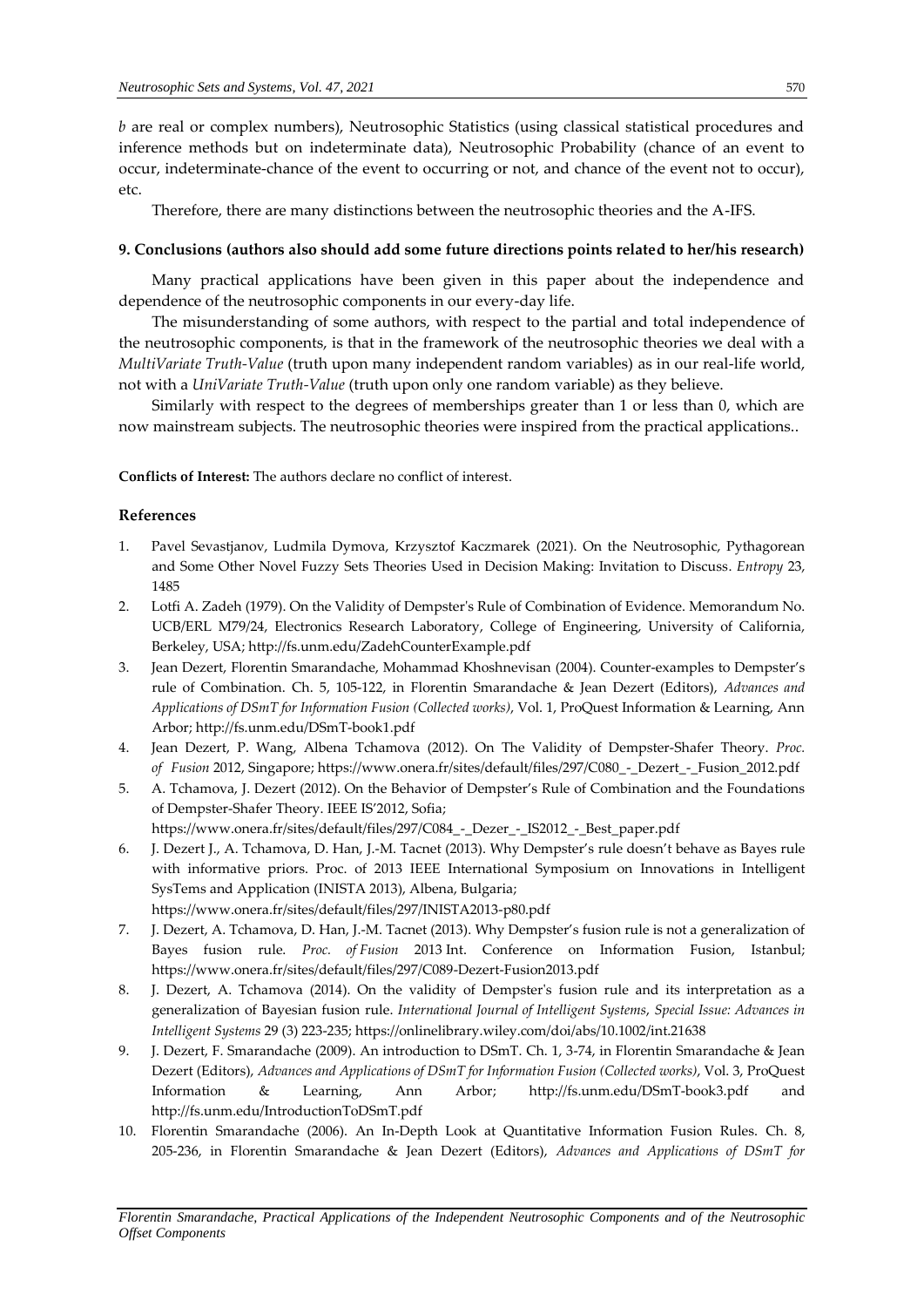*Information Fusion (Collected works)*, Vol. 2, ProQuest Information & Learning, Ann Arbor; <http://fs.unm.edu/DSmT-book2.pdf>

- 11. F. Smarandache, J. Dezert, Belief Conditioning Rules (2006). Ch. 9, 237-268, in Florentin Smarandache & Jean Dezert (Editors), *Advances and Applications of DSmT for Information Fusion (Collected works)*, Vol. 2, ProQuest Information & Learning, Ann Arbor; <http://fs.unm.edu/DSmT-book2.pdf>
- 12. F. Smarandache, J. Dezert (2006). Fusion of qualitative beliefs. Ch. 10, 269-286, in Florentin Smarandache & Jean Dezert (Editors), *Advances and Applications of DSmT for Information Fusion (Collected works)*, Vol. 2, ProQuest Information & Learning, Ann Arbor; <http://fs.unm.edu/DSmT-book2.pdf>
- 13. F. Smarandache (2013). n-Valued Refined Neutrosophic Logic and Its Applications to Physics. *Progress in Physics*, 4, 143-146[; http://fs.unm.edu/n-ValuedNeutrosophicLogic-PiP.pdf](http://fs.unm.edu/n-ValuedNeutrosophicLogic-PiP.pdf)
- 14. Florentin Smarandache (2021). [Introduction to](http://fs.unm.edu/NSS/IntroductionPlithogenicLogic1.pdf) Plithogenic Logic [as generalization of MultiVariate](http://fs.unm.edu/NSS/IntroductionPlithogenicLogic1.pdf)  [Logic.](http://fs.unm.edu/NSS/IntroductionPlithogenicLogic1.pdf) *Neutrosophic Sets and Systems*, 45, 1-7; DOI: 10.5281/zenodo.5485068; <http://fs.unm.edu/NSS/IntroductionPlithogenicLogic1.pdf>
- 15. F. Smarandache (2002). Neutrosophy, a new branch of philosophy. *Multiple-Valued Logic / An Int. J.* 8, 297–384;<http://fs.unm.edu/Neutrosophy-A-New-Branch-of-Philosophy.pdf>
- 16. F. Smarandache (2003). Definition of neutrosophic logic A generalization of the intuitionistic fuzzy logic. In *Proceedings of the Third Conference of the European Society for Fuzzy Logic and Technology*, EUSFLAT, Zittau, Germany, 141–146.
- 17. F. Smarandache (2007). A Unifying Field in Logics: Neutrosophic Logic. In *Neutrosophy, Neutrosophic Set, Neutrosophic Probability and Statistics*, 6th ed.; InfoLearnQuest: Ann Arbor.
- 18. [\*18] F. Smarandache (2016). *Neutrosophic Overset, Neutrosophic Underset, and Neutrosophic Offset. Similarly for Neutrosophic Over-/Under-/Off-Logic, Probability, and Statistics*. Pons Editions: Brussels, Belgium; [https://arxiv.org/ftp/arxiv/papers/1607/1607.00234.pdf;](https://arxiv.org/ftp/arxiv/papers/1607/1607.00234.pdf)<https://hal.archives-ouvertes.fr/hal-01340830>
- 19. C. Karahman, I. Otay, editors (2019). *[Fuzzy Multi-criteria Decision-Making Using Neutrosophic Sets](https://link.springer.com/book/10.1007/978-3-030-00045-5)*. Part of the *[Studies in Fuzziness and Soft Computing](https://link.springer.com/bookseries/2941) book series* (STUDFUZZ, volume 369), Springer.
- 20. Florentin Smarandache, Mohamed Abdel-Basset, editors (2020). *Optimization Theory Based on Neutrosophic and Plithogenic Sets*. 1st Edition, Elsevier, 446 p.; ISBN: 9780128196700; https://www.elsevier.com/books/optimization-theory-based-on-neutrosophic-and-plithogenic-sets/smara ndache/978-0-12-819670-0
- 21. Florentin Smarandache, Mohamed Abdel-Basset, editors (2021). *Neutrosophic Operational Research, Methods and Applications*, Springer, 630 p., 28 chapters, and tens of authors from all over the world; <https://link.springer.com/book/10.1007/978-3-030-57197-9>
- 22. F. Smarandache, Said Broumi, editors (2019). Neutrosophic Theories in Communication, Management and Information Technology. IGI Global. https://novapublishers.com/shop/neutrosophic-theories-in-communication-management-and-information -technology/
- 23. Mohamed Abdel-Basset, Florentin Smarandache, editors (2019). Neutrosophic Sets in Decision Analysis and Operations Research. IGI Global, 300 p.; ISBN: 9781799825555; DOI: 10.4018/978-1-7998-2555-5; https://easychair.org/cfp/777\_Neutrosophic\_Sets\_in\_DS\_OR; https://www.igi-global.com/book/neutrosophic-sets-decision-analysis-operations/237001
- 24. Florentin Smarandache, Said Broumi (2019). *Neutrosophic Graph Theory and Algorithms*. New York: IGI Global, 300 p.; ISBN: 9781799813132; DOI: 10.4018/978-1-7998-1313-2; https://www.igi-global.com/book/neutrosophic-graph-theory-algorithms/232296
- 25. Xindong Peng, Jingguo Dai (2018). A bibliometric analysis of neutrosophic set: two decades review from 1998 to 2017. *Artificial Intelligence Review*, Springer; http://fs.unm.edu[/BibliometricNeutrosophy.pdf](http://fs.unm.edu/BibliometricNeutrosophy.pdf)
- 26. Florentin Smarandache (2019). Refined Neutrosophy and Lattices vs. Pair Structures and YinYang Bipolar Fuzzy Set. *Mathematics* 7, 353; DOI:10.3390/math7040353; <http://fs.unm.edu/neut/RefinedNeutrosophyAndLattices.pdf>
- 27. F. Smarandache (2016). Operators on Single-Valued Neutrosophic Oversets, Neutrosophic Undersets, and Neutrosophic Offsets. *Journal of Mathematics and Informatics*, 5, 63-67; <http://fs.unm.edu/SVNeutrosophicOverset-JMI.pdf>